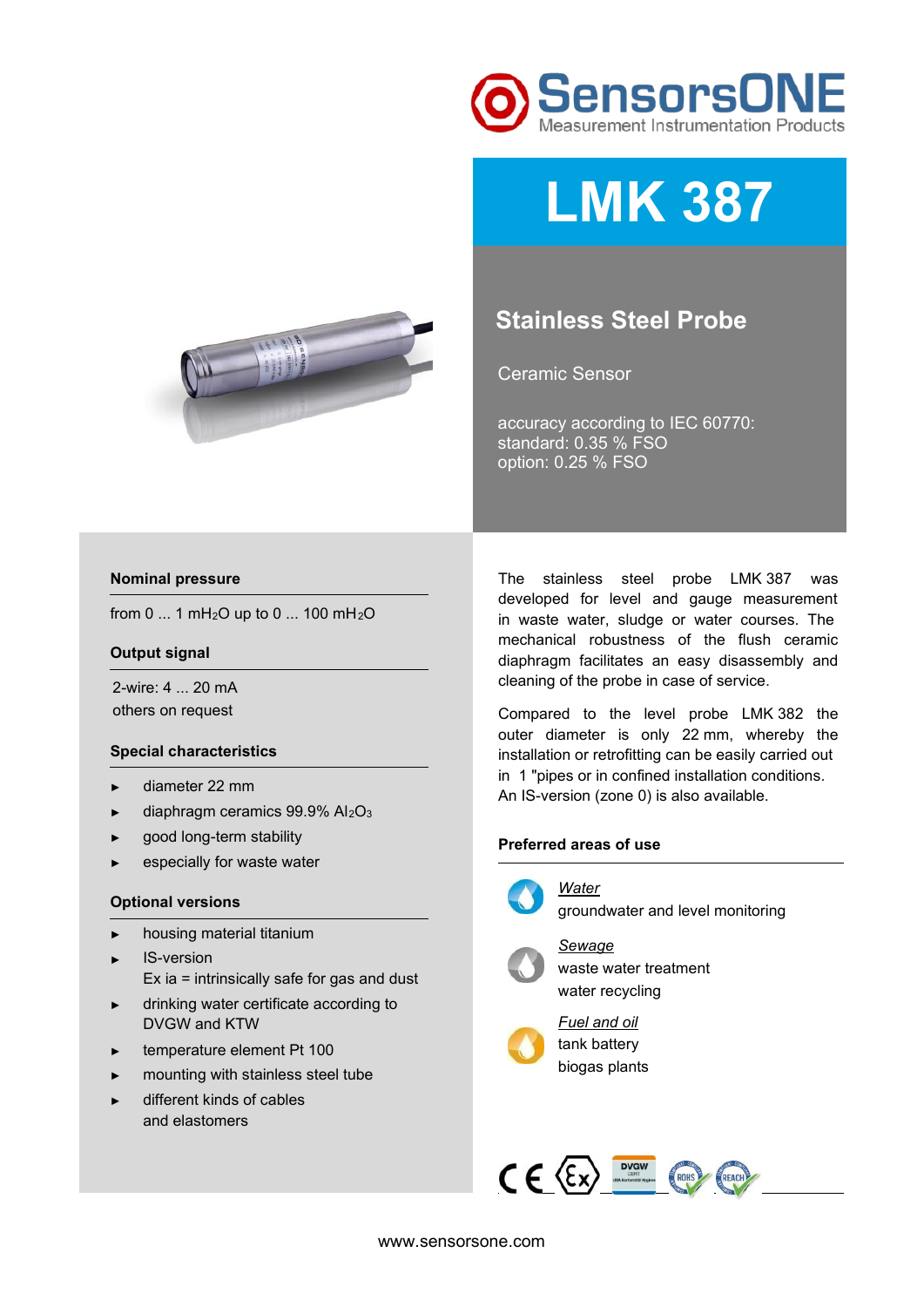| Input pressure range                                                                                                                                                                                                                                                                         |                                                                                                                                                                            |                                                                                       |                                                                                |                |                                                                                                      |                                  |                                             |           |                                 |                   |           |
|----------------------------------------------------------------------------------------------------------------------------------------------------------------------------------------------------------------------------------------------------------------------------------------------|----------------------------------------------------------------------------------------------------------------------------------------------------------------------------|---------------------------------------------------------------------------------------|--------------------------------------------------------------------------------|----------------|------------------------------------------------------------------------------------------------------|----------------------------------|---------------------------------------------|-----------|---------------------------------|-------------------|-----------|
|                                                                                                                                                                                                                                                                                              |                                                                                                                                                                            |                                                                                       |                                                                                |                |                                                                                                      |                                  |                                             |           |                                 |                   |           |
| Nominal pressure gauge<br>[bar]<br>Level                                                                                                                                                                                                                                                     | 0.1<br>$\mathbf{1}$                                                                                                                                                        | 0.16<br>1.6                                                                           | 0.25<br>2.5                                                                    | 0.4<br>4       | 0.6                                                                                                  | 1<br>10                          | 1.6                                         | 2.5<br>25 | 4<br>40                         | 6<br>60           | 10<br>100 |
| [mH <sub>2</sub> O]<br>Overpressure                                                                                                                                                                                                                                                          | 3                                                                                                                                                                          | 4                                                                                     | 5                                                                              | 5              | 6<br>7                                                                                               | $\overline{7}$                   | 16<br>12                                    | 20        | 20                              | 20                | 20        |
| [bar]                                                                                                                                                                                                                                                                                        | $\overline{4}$                                                                                                                                                             | 6                                                                                     | 8                                                                              | 8              | 9                                                                                                    | 9                                | 18                                          | 25        | 25                              | 30                |           |
| Burst pressure ≥<br>[bar]                                                                                                                                                                                                                                                                    |                                                                                                                                                                            |                                                                                       |                                                                                |                |                                                                                                      |                                  |                                             |           |                                 |                   | 30        |
| $-0.2$<br>$-0.3$<br>Permissible vacuum<br>$-1$<br>[bar]<br>$-0.5$                                                                                                                                                                                                                            |                                                                                                                                                                            |                                                                                       |                                                                                |                |                                                                                                      |                                  |                                             |           |                                 |                   |           |
| Max. ambient pressure (housing): 40 bar                                                                                                                                                                                                                                                      |                                                                                                                                                                            |                                                                                       |                                                                                |                |                                                                                                      |                                  |                                             |           |                                 |                   |           |
| <b>Output signal / Supply</b>                                                                                                                                                                                                                                                                |                                                                                                                                                                            |                                                                                       |                                                                                |                |                                                                                                      |                                  |                                             |           |                                 |                   |           |
| Standard                                                                                                                                                                                                                                                                                     |                                                                                                                                                                            |                                                                                       | 2-wire: 4  20 mA / $V_s$ = 12  36 $V_{DC}$                                     |                |                                                                                                      |                                  |                                             |           |                                 |                   |           |
| Option IS-version                                                                                                                                                                                                                                                                            |                                                                                                                                                                            |                                                                                       | 2-wire: 4  20 mA / $V_s$ = 14  28 $V_{DC}$                                     |                |                                                                                                      |                                  |                                             |           |                                 |                   |           |
| Option temperature element Pt 100                                                                                                                                                                                                                                                            |                                                                                                                                                                            |                                                                                       |                                                                                |                |                                                                                                      |                                  |                                             |           |                                 |                   |           |
| Temperature range                                                                                                                                                                                                                                                                            | $-25$ 125 °C                                                                                                                                                               |                                                                                       |                                                                                |                |                                                                                                      |                                  |                                             |           |                                 |                   |           |
| Connectivity technology                                                                                                                                                                                                                                                                      | 3-wire                                                                                                                                                                     | in intrinsically safe circuit 30 $V_{\text{DC}}$<br>max. voltage 10 $V_{\text{DC}}$ , |                                                                                |                |                                                                                                      |                                  |                                             |           |                                 |                   |           |
| Resistance                                                                                                                                                                                                                                                                                   |                                                                                                                                                                            | 100 $\Omega$ at 0 °C<br>in intrinsically safe circuit 54 mA<br>max. current 2 mA,     |                                                                                |                |                                                                                                      |                                  |                                             |           |                                 |                   |           |
| Temperature coefficient                                                                                                                                                                                                                                                                      |                                                                                                                                                                            | in intrinsically safe circuit 405 mW<br>max. power 10 mW,<br>3850 ppm/K               |                                                                                |                |                                                                                                      |                                  |                                             |           |                                 |                   |           |
| Supply I <sub>s</sub>                                                                                                                                                                                                                                                                        | $0.31.0$ mA $_{DC}$                                                                                                                                                        |                                                                                       |                                                                                |                |                                                                                                      |                                  |                                             |           |                                 |                   |           |
| <b>Performance</b>                                                                                                                                                                                                                                                                           |                                                                                                                                                                            |                                                                                       |                                                                                |                |                                                                                                      |                                  |                                             |           |                                 |                   |           |
| Accuracy <sup>1</sup>                                                                                                                                                                                                                                                                        |                                                                                                                                                                            |                                                                                       | standard: ≤ ± 0.35 % FSO                                                       |                |                                                                                                      |                                  |                                             |           | option: $\leq \pm 0.25$ % FSO   |                   |           |
| Permissible load                                                                                                                                                                                                                                                                             |                                                                                                                                                                            |                                                                                       | $R_{\text{max}} = [(V_{\text{S}} - V_{\text{S min}}) / 0.02 \text{ A}] \Omega$ |                |                                                                                                      |                                  |                                             |           |                                 |                   |           |
| Influence effects                                                                                                                                                                                                                                                                            |                                                                                                                                                                            |                                                                                       | supply: 0.05 % FSO / 10 V                                                      |                |                                                                                                      |                                  |                                             |           | load: $0.05\%$ FSO / k $\Omega$ |                   |           |
| Long term stability                                                                                                                                                                                                                                                                          | $\leq \pm 0.1$ % FSO / year                                                                                                                                                |                                                                                       |                                                                                |                |                                                                                                      |                                  |                                             |           |                                 |                   |           |
| Turn-on time                                                                                                                                                                                                                                                                                 | 450 msec                                                                                                                                                                   |                                                                                       |                                                                                |                |                                                                                                      |                                  |                                             |           |                                 |                   |           |
| Mean response time                                                                                                                                                                                                                                                                           | $\leq 70$ msec                                                                                                                                                             |                                                                                       |                                                                                |                |                                                                                                      |                                  |                                             |           |                                 |                   |           |
| Measuring rate                                                                                                                                                                                                                                                                               | 80 Hz                                                                                                                                                                      |                                                                                       |                                                                                |                |                                                                                                      |                                  |                                             |           |                                 |                   |           |
| $1$ accuracy according to IEC 60770 – limit point adjustment (non-linearity, hysteresis, repeatability)                                                                                                                                                                                      |                                                                                                                                                                            |                                                                                       |                                                                                |                |                                                                                                      |                                  |                                             |           |                                 |                   |           |
| Thermal effects (offset and span)                                                                                                                                                                                                                                                            |                                                                                                                                                                            |                                                                                       |                                                                                |                |                                                                                                      |                                  |                                             |           |                                 |                   |           |
| Tolerance band                                                                                                                                                                                                                                                                               | $\leq$ ± 1 % FSO                                                                                                                                                           |                                                                                       |                                                                                |                |                                                                                                      |                                  |                                             |           |                                 |                   |           |
| in compensated range                                                                                                                                                                                                                                                                         | $-2080 °C$                                                                                                                                                                 |                                                                                       |                                                                                |                |                                                                                                      |                                  |                                             |           |                                 |                   |           |
| Permissible temperature                                                                                                                                                                                                                                                                      |                                                                                                                                                                            |                                                                                       |                                                                                |                |                                                                                                      |                                  |                                             |           |                                 |                   |           |
| Medium / storage                                                                                                                                                                                                                                                                             | -25  85 °C                                                                                                                                                                 |                                                                                       |                                                                                |                |                                                                                                      |                                  |                                             |           |                                 |                   |           |
| Electrical protection <sup>2</sup>                                                                                                                                                                                                                                                           |                                                                                                                                                                            |                                                                                       |                                                                                |                |                                                                                                      |                                  |                                             |           |                                 |                   |           |
| Short-circuit protection                                                                                                                                                                                                                                                                     | permanent                                                                                                                                                                  |                                                                                       |                                                                                |                |                                                                                                      |                                  |                                             |           |                                 |                   |           |
| Reverse polarity protection                                                                                                                                                                                                                                                                  |                                                                                                                                                                            |                                                                                       | no damage, but also no function                                                |                |                                                                                                      |                                  |                                             |           |                                 |                   |           |
| Electromagnetic compatibility                                                                                                                                                                                                                                                                |                                                                                                                                                                            |                                                                                       |                                                                                |                | emission and immunity according to EN 61326                                                          |                                  |                                             |           |                                 |                   |           |
| <sup>2</sup> additional external overvoltage protection unit in terminal box KL 1 or KL 2 with atmospheric pressure reference available on request                                                                                                                                           |                                                                                                                                                                            |                                                                                       |                                                                                |                |                                                                                                      |                                  |                                             |           |                                 |                   |           |
| <b>Electrical connection</b>                                                                                                                                                                                                                                                                 |                                                                                                                                                                            |                                                                                       |                                                                                |                |                                                                                                      |                                  |                                             |           |                                 |                   |           |
| Cable with sheath material <sup>3</sup>                                                                                                                                                                                                                                                      | PUR.<br>FEP <sup>4</sup>                                                                                                                                                   |                                                                                       | $(-25 70 °C)$<br>$(-25 70 °C)$                                                 | black<br>black |                                                                                                      | Ø 7.4 mm<br>$\varnothing$ 7.4 mm |                                             |           |                                 |                   |           |
|                                                                                                                                                                                                                                                                                              | TPE-U                                                                                                                                                                      |                                                                                       | $(-25 125 °C)$                                                                 |                | Ø 7.4 mm<br>(without / with drinking water certificate)<br>blue                                      |                                  |                                             |           |                                 |                   |           |
|                                                                                                                                                                                                                                                                                              | TPE-U <sup>5</sup>                                                                                                                                                         | $(-25 125 °C)$                                                                        |                                                                                | red            |                                                                                                      | Ø 9.0 mm                         |                                             |           |                                 |                   |           |
| Bending radius                                                                                                                                                                                                                                                                               |                                                                                                                                                                            |                                                                                       | static installation: 10-fold cable diameter                                    |                |                                                                                                      |                                  | dynamic application: 20-fold cable diameter |           |                                 |                   |           |
| <sup>3</sup> shielded cable with integrated ventilation tube for atmospheric pressure reference (for nominal pressure ranges absolute, the ventilation tube is closed)<br>$^4$ do not use freely suspended probes with an FEP cable if effects due to highly charging processes are expected |                                                                                                                                                                            |                                                                                       |                                                                                |                |                                                                                                      |                                  |                                             |           |                                 |                   |           |
| <sup>5</sup> only in combination with IS-version (explosion protection) and temperature element Pt 100                                                                                                                                                                                       |                                                                                                                                                                            |                                                                                       |                                                                                |                |                                                                                                      |                                  |                                             |           |                                 |                   |           |
| Materials (media wetted)                                                                                                                                                                                                                                                                     |                                                                                                                                                                            |                                                                                       |                                                                                |                |                                                                                                      |                                  |                                             |           |                                 |                   |           |
| Housing                                                                                                                                                                                                                                                                                      |                                                                                                                                                                            |                                                                                       | standard: stainless steel 1.4404 (316 L)                                       |                |                                                                                                      |                                  | option: titanium                            |           |                                 | others on request |           |
| Seals (O-rings)                                                                                                                                                                                                                                                                              | standard: FKM                                                                                                                                                              |                                                                                       |                                                                                |                |                                                                                                      |                                  |                                             |           |                                 |                   |           |
|                                                                                                                                                                                                                                                                                              | option:                                                                                                                                                                    |                                                                                       |                                                                                |                | EPDM (without / with drinking water certificate)                                                     |                                  |                                             |           |                                 |                   |           |
|                                                                                                                                                                                                                                                                                              | ceramics Al <sub>2</sub> O <sub>3</sub> 99.9%                                                                                                                              |                                                                                       |                                                                                |                | FFKM (min. permissible temperature from -15 °C)                                                      |                                  |                                             |           |                                 | others on request |           |
| Diaphragm                                                                                                                                                                                                                                                                                    |                                                                                                                                                                            |                                                                                       |                                                                                |                |                                                                                                      |                                  |                                             |           |                                 |                   |           |
| Protection cap<br>Cable sheath                                                                                                                                                                                                                                                               | POM-C<br>PUR, FEP, TPE-U                                                                                                                                                   |                                                                                       |                                                                                |                |                                                                                                      |                                  |                                             |           |                                 |                   |           |
|                                                                                                                                                                                                                                                                                              |                                                                                                                                                                            |                                                                                       |                                                                                |                |                                                                                                      |                                  |                                             |           |                                 |                   |           |
| <b>Explosion protection</b><br>Approval DX14B-LMK 387                                                                                                                                                                                                                                        |                                                                                                                                                                            |                                                                                       |                                                                                |                |                                                                                                      |                                  |                                             |           |                                 |                   |           |
|                                                                                                                                                                                                                                                                                              |                                                                                                                                                                            |                                                                                       | zone 0: Il 1G Ex ia IIB T4 Ga<br>zone 20: II 1D Ex ia IIIC T135 °C Da          |                | IBExU 15 ATEX 1066 X / IECEx IBE 18.0019X                                                            |                                  |                                             |           |                                 |                   |           |
| Safety technical maximum values<br>(pressure)                                                                                                                                                                                                                                                | $U_i = 28 V$ , $I_i = 93 mA$ , $P_i = 660 mW$ , $C_i = 49.2 nF$ , $L_i = 0 \mu H$ ;<br>the supply connections have an inner capacity of max. 100 nF opposite the enclosure |                                                                                       |                                                                                |                |                                                                                                      |                                  |                                             |           |                                 |                   |           |
| Safety technical maximum values<br>(temperature)                                                                                                                                                                                                                                             |                                                                                                                                                                            |                                                                                       |                                                                                |                | $U_i = 30$ V, $I_i = 54$ mA, $P_i = 405$ mW, $C_i = 0$ nF, $L_i = 0$ µH (temperature element Pt 100) |                                  |                                             |           |                                 |                   |           |
| Permissible temperatures for                                                                                                                                                                                                                                                                 | in zone 0:                                                                                                                                                                 |                                                                                       |                                                                                |                | -20  60 °C with $p_{atm}$ 0.8 bar up to 1.1 bar                                                      |                                  |                                             |           |                                 |                   |           |
| environment                                                                                                                                                                                                                                                                                  |                                                                                                                                                                            |                                                                                       | zone 1 and higher: -25  65 $^{\circ}$ C                                        |                |                                                                                                      |                                  |                                             |           |                                 |                   |           |
| Connecting cables                                                                                                                                                                                                                                                                            | cable capacity:                                                                                                                                                            |                                                                                       |                                                                                |                | signal line/shield also signal line/signal line: 160 pF/m                                            |                                  |                                             |           |                                 |                   |           |
| (by factory)                                                                                                                                                                                                                                                                                 |                                                                                                                                                                            |                                                                                       |                                                                                |                | cable inductance: signal line/shield also signal line/signal line: 1 µH/m                            |                                  |                                             |           |                                 |                   |           |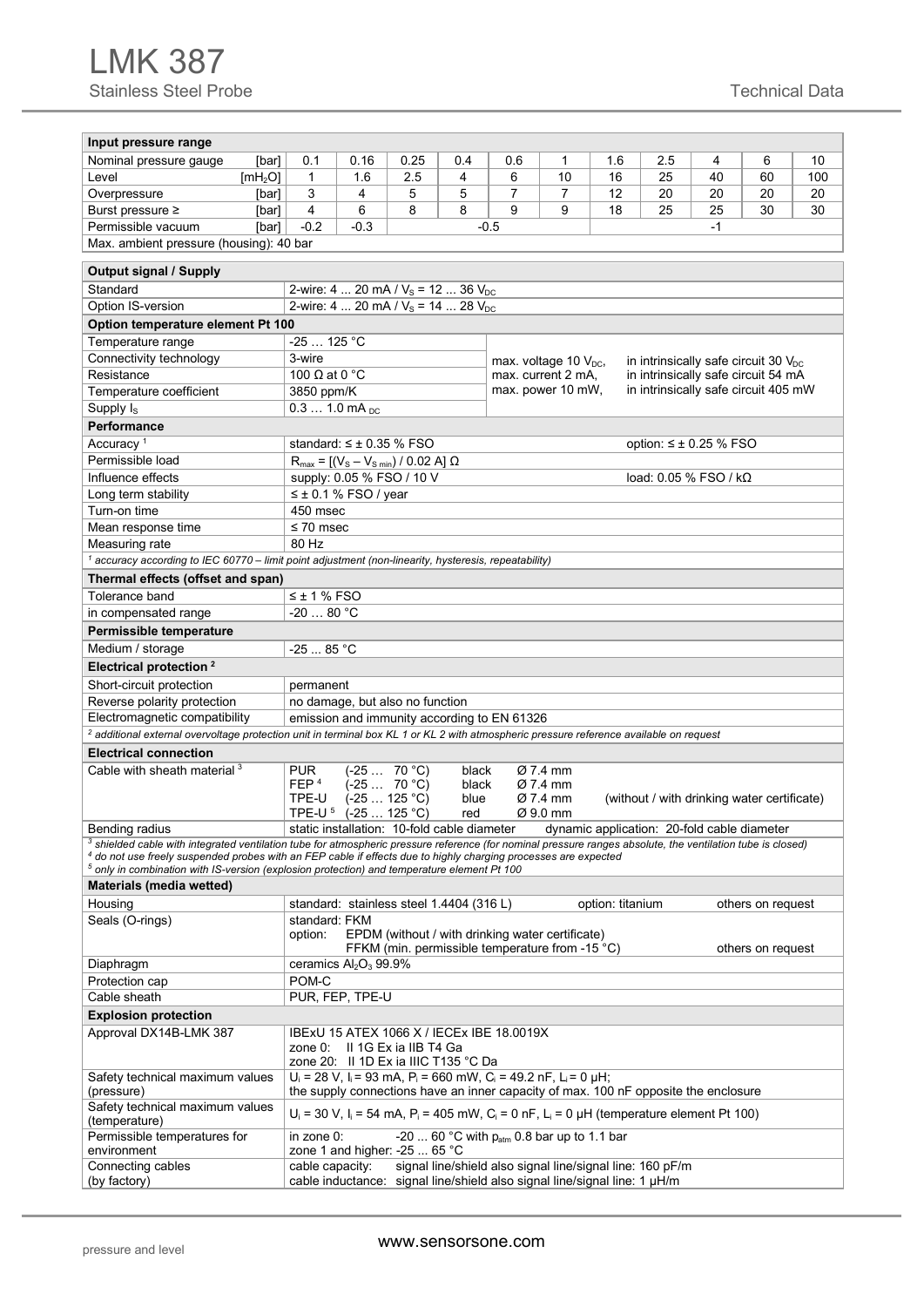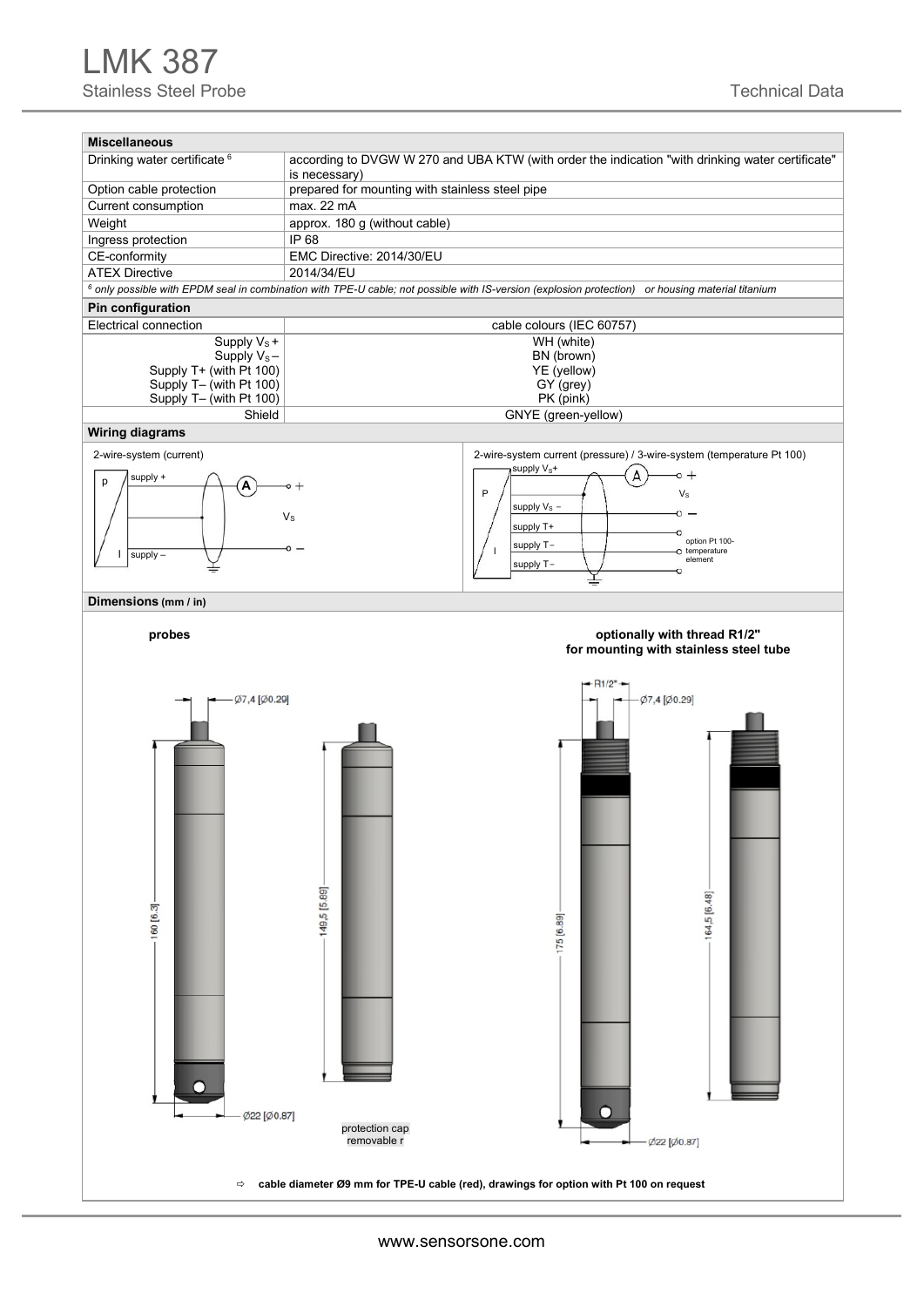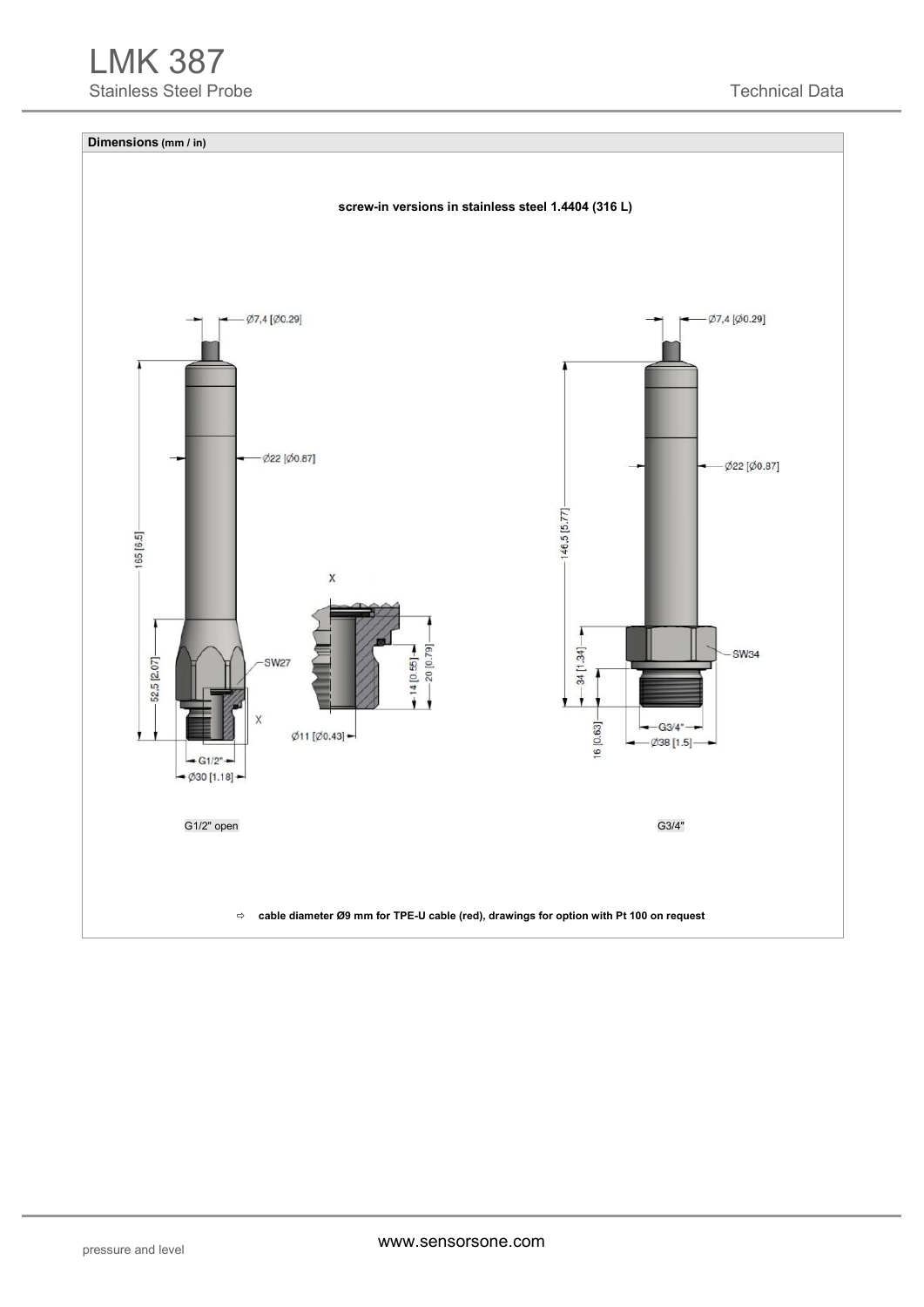**Mounting flange with cable gland** 



| dimensions in mm |             |             |             |  |  |  |  |  |  |
|------------------|-------------|-------------|-------------|--|--|--|--|--|--|
| size             | DN25/       | DN50/       | DN80/       |  |  |  |  |  |  |
|                  | <b>PN40</b> | <b>PN40</b> | <b>PN16</b> |  |  |  |  |  |  |
| h                | 18          | 20          | 20          |  |  |  |  |  |  |
|                  | 115         | 165         | 200         |  |  |  |  |  |  |
| d <sub>2</sub>   | 14          | 18          | 18          |  |  |  |  |  |  |
| d4               | 68          | 102         | 138         |  |  |  |  |  |  |
|                  | 2           |             | 3           |  |  |  |  |  |  |
| k                | 85          | 125         | 160         |  |  |  |  |  |  |
|                  |             |             |             |  |  |  |  |  |  |

| <b>Technical data</b>                             |                                |                                                   |          |  |  |  |  |  |  |
|---------------------------------------------------|--------------------------------|---------------------------------------------------|----------|--|--|--|--|--|--|
| Suitable for                                      | all probes                     |                                                   |          |  |  |  |  |  |  |
| Flange material                                   | stainless steel 1.4404 (316L)  |                                                   |          |  |  |  |  |  |  |
| Material of cable gland                           | standard: brass, nickel plated | on request: stainless steel 1.4305 (303); plastic |          |  |  |  |  |  |  |
| Seal insert                                       |                                | material: TPE (ingress protection IP 68)          |          |  |  |  |  |  |  |
| Hole pattern                                      | according to DIN 2507          |                                                   |          |  |  |  |  |  |  |
| Ordering type                                     |                                | Ordering code                                     | Weight   |  |  |  |  |  |  |
| DN25 / PN40 with cable gland brass, nickel plated |                                | ZMF2540                                           | 1.4 kg   |  |  |  |  |  |  |
| DN50 / PN40 with cable gland brass, nickel plated |                                | ZMF5040                                           | $3.2$ kg |  |  |  |  |  |  |
| DN80 / PN16 with cable gland brass, nickel plated |                                | ZMF8016                                           | 4.8 kg   |  |  |  |  |  |  |
|                                                   |                                |                                                   |          |  |  |  |  |  |  |

#### **Terminal clamp**



| <b>Technical data</b>        |                                              |                                                  |  |  |  |  |  |  |
|------------------------------|----------------------------------------------|--------------------------------------------------|--|--|--|--|--|--|
|                              |                                              |                                                  |  |  |  |  |  |  |
| standard: steel, zinc plated | optionally: stainless steel 1.4301 (304)     |                                                  |  |  |  |  |  |  |
| PA (fibre-glass reinforced)  |                                              |                                                  |  |  |  |  |  |  |
| 174 x 45 x 32                |                                              |                                                  |  |  |  |  |  |  |
| 20 mm                        |                                              |                                                  |  |  |  |  |  |  |
|                              | Ordering code                                | Weight                                           |  |  |  |  |  |  |
|                              | Z100528                                      |                                                  |  |  |  |  |  |  |
|                              | Z100527                                      | approx. 160 g                                    |  |  |  |  |  |  |
|                              | Terminal clamp, stainless steel 1.4301 (304) | all probes with cable $\varnothing$ 5.5  10.5 mm |  |  |  |  |  |  |

**Display program** 

| <b>CIT 200</b>    | Process display with LED display                                                                              |              |
|-------------------|---------------------------------------------------------------------------------------------------------------|--------------|
| <b>CIT 250</b>    | Process display with LED display and contacts                                                                 |              |
| <b>CIT 300</b>    | Process display with LED display, contacts and analogue output                                                |              |
| <b>CIT 350</b>    | Process display with LED display, bargraph, contacts and analogue output                                      |              |
| <b>CIT 400</b>    | Process display with LED display, contacts, analogue output and Ex-approval                                   |              |
| <b>CIT 600</b>    | Multichannel process display with graphics-capable LC display                                                 | 35.65        |
| <b>CIT 650</b>    | Multichannel process display with graphics-capable LC display and datalogger                                  | 14.58        |
| CIT 700 / CIT 750 | Multichannel process display with graphics-capable TFT monitor,<br>touchscreen and contacts                   |              |
| <b>PA 440</b>     | Field display with 4-digit LC display                                                                         | 2799.9 14.58 |
|                   | For further information please contact our sales department<br>or visit our homepage: http://www.bdsensors.de | 35.65        |